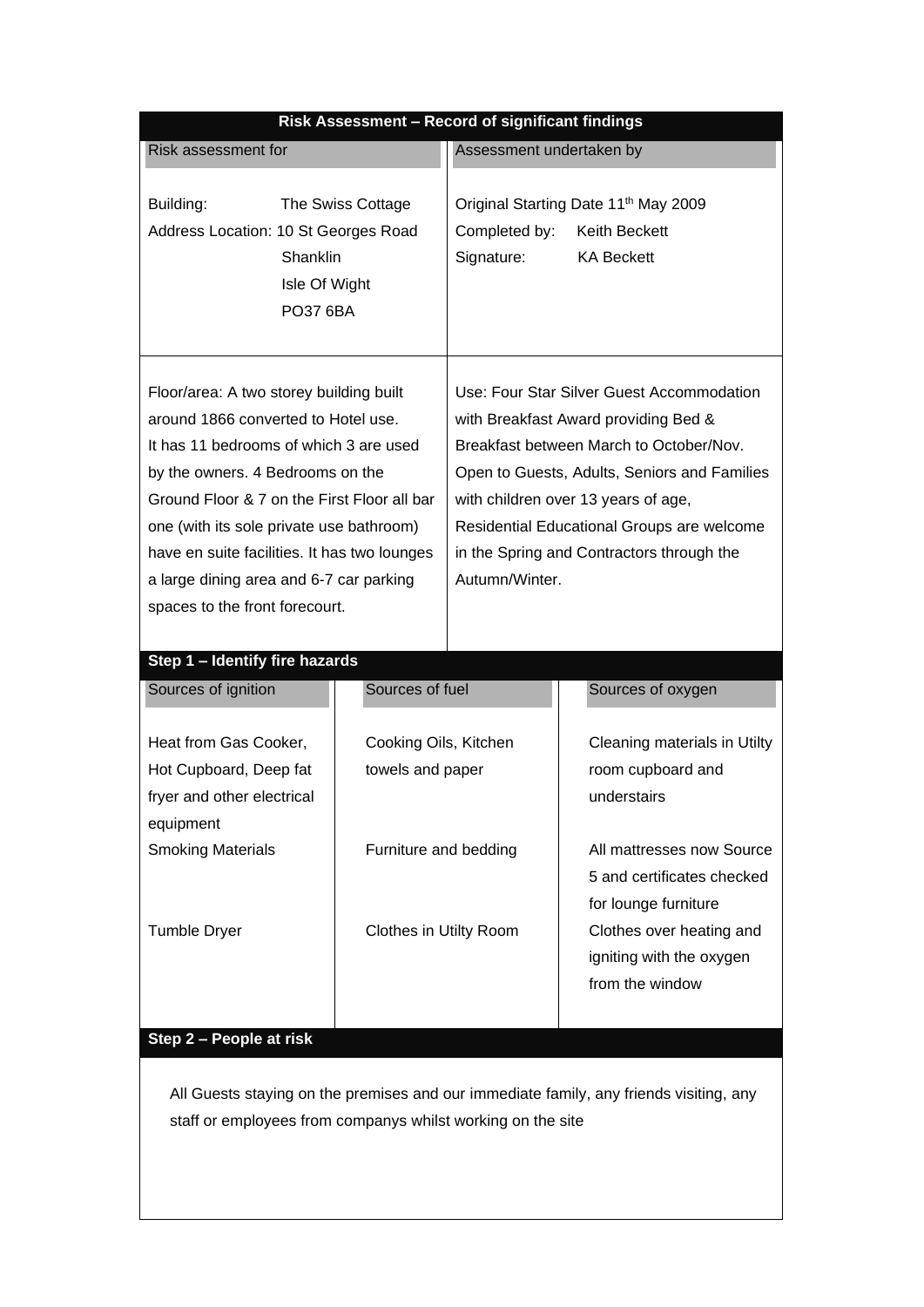## **Step 3 – Evaluate, remove, reduce and protect from risk**

Т

| (3.1) Evaluate the risk                                         | Risk from Range Cooker, Hot Cupboard, deep fat fryer etc                                                                                                                                                                                                                                                                                                                                                                                                                                                                                                                                                                                                                                                                                                                                                                                                                                       |  |  |
|-----------------------------------------------------------------|------------------------------------------------------------------------------------------------------------------------------------------------------------------------------------------------------------------------------------------------------------------------------------------------------------------------------------------------------------------------------------------------------------------------------------------------------------------------------------------------------------------------------------------------------------------------------------------------------------------------------------------------------------------------------------------------------------------------------------------------------------------------------------------------------------------------------------------------------------------------------------------------|--|--|
| of the fire occurring                                           | overheating or any electrical appliances shorting out                                                                                                                                                                                                                                                                                                                                                                                                                                                                                                                                                                                                                                                                                                                                                                                                                                          |  |  |
| (3.2) Evaluate the risk                                         | Fire can take hold and spread at any time through the building,                                                                                                                                                                                                                                                                                                                                                                                                                                                                                                                                                                                                                                                                                                                                                                                                                                |  |  |
| to people from a fire                                           | family or staff are always on the premises and guest never on                                                                                                                                                                                                                                                                                                                                                                                                                                                                                                                                                                                                                                                                                                                                                                                                                                  |  |  |
| starting in the premises                                        | their own, everyone at risk at night when asleep                                                                                                                                                                                                                                                                                                                                                                                                                                                                                                                                                                                                                                                                                                                                                                                                                                               |  |  |
| (3.3) Remove and<br>reduce the hazards that<br>may cause a fire | All Electrical items have been PAT tested for Safety by Island<br>PAT Services, Central Heating system inspected and<br>maintained annually by AllTrades Ltd. Oils are stored inside<br>cupboards and disposed of by A & B Oils, chemicals are kept in<br>Utilty room and cleaning cupboard, rubbish always cleared away                                                                                                                                                                                                                                                                                                                                                                                                                                                                                                                                                                       |  |  |
| (3.4) Remove and<br>reduce the risks to<br>people from a fire   | All family and Staff are shown how to use fire extingushers, fire<br>blankets in kitchen. Fire Escape Plans in every bedroom and<br>also signs directing the quickiest Fire Escape Route.<br>Fire Extingushers, Emergency Lighting and Smoke Detectors<br>are all installed and checked every 6 months by Island Fire.<br>All Fire doors have had Intrumescent Fire Strips fitted with self<br>closures and are kept shut and external doors are internally<br>locked for safety.<br>Plus we have had a Fire Officer Inspection conducted in 2009 to<br>ensure the building is safe and also a Gas Safety Inspection on<br>the Central Heating System & Gas Cooker when required<br>All Electrical appliances in the Kitchen/Utilty Room are turned off<br>after use.<br>Enviromental Health Officer inspects premises every two years<br>to ensure we pass the Food Hygiene/H & S inspection. |  |  |

**Assessment review**